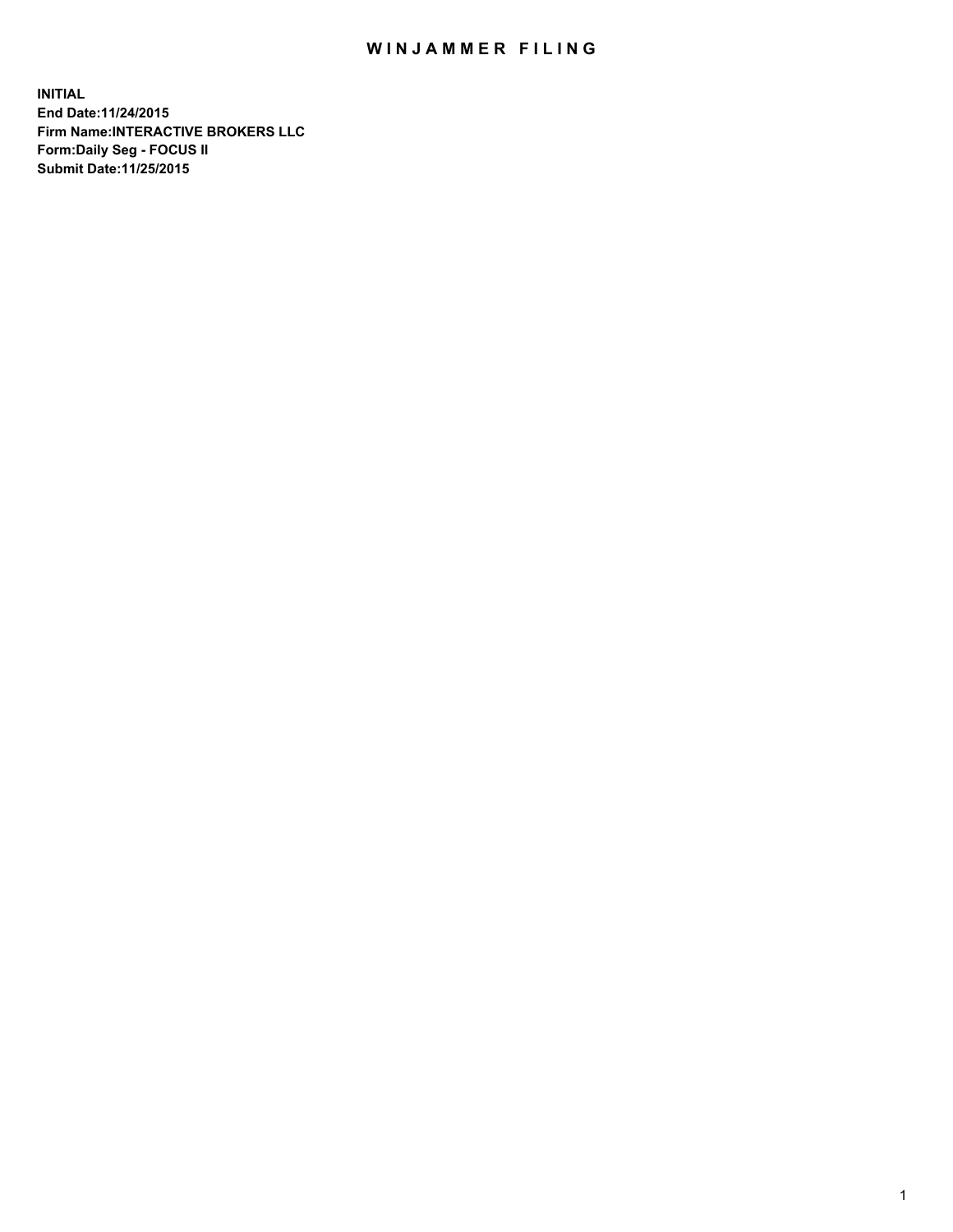## **INITIAL End Date:11/24/2015 Firm Name:INTERACTIVE BROKERS LLC Form:Daily Seg - FOCUS II Submit Date:11/25/2015 Daily Segregation - Cover Page**

| Name of Company<br><b>Contact Name</b><br><b>Contact Phone Number</b><br><b>Contact Email Address</b>                                                                                                                                                                                                                         | <b>INTERACTIVE BROKERS LLC</b><br><b>Alex Parker</b><br>203-618-7738<br>aparker@interactivebrokers.com |
|-------------------------------------------------------------------------------------------------------------------------------------------------------------------------------------------------------------------------------------------------------------------------------------------------------------------------------|--------------------------------------------------------------------------------------------------------|
| FCM's Customer Segregated Funds Residual Interest Target (choose one):<br>a. Minimum dollar amount: ; or<br>b. Minimum percentage of customer segregated funds required:% ; or<br>c. Dollar amount range between: and; or<br>d. Percentage range of customer segregated funds required between:% and%.                        | <u>0</u><br><u>155,000,000 245,000,000</u><br>00                                                       |
| FCM's Customer Secured Amount Funds Residual Interest Target (choose one):<br>a. Minimum dollar amount: ; or<br>b. Minimum percentage of customer secured funds required:% ; or<br>c. Dollar amount range between: and; or<br>d. Percentage range of customer secured funds required between: % and %.                        | $\overline{\mathbf{0}}$<br>80,000,000 120,000,000<br>00                                                |
| FCM's Cleared Swaps Customer Collateral Residual Interest Target (choose one):<br>a. Minimum dollar amount: ; or<br>b. Minimum percentage of cleared swaps customer collateral required:%; or<br>c. Dollar amount range between: and; or<br>d. Percentage range of cleared swaps customer collateral required between:% and%. | <u>0</u><br>0 <sub>0</sub><br><u>00</u>                                                                |

Attach supporting documents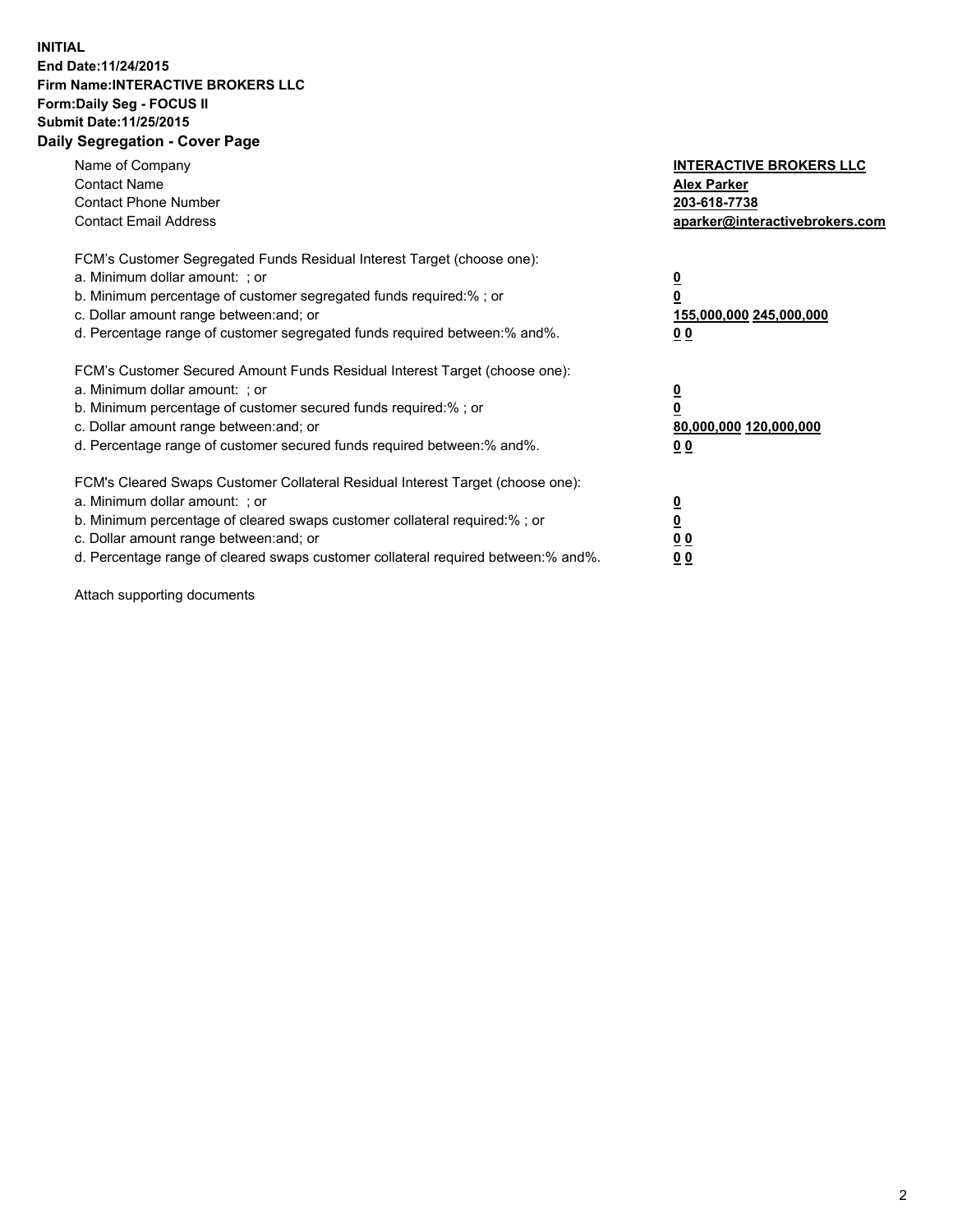## **INITIAL End Date:11/24/2015 Firm Name:INTERACTIVE BROKERS LLC Form:Daily Seg - FOCUS II Submit Date:11/25/2015 Daily Segregation - Secured Amounts**

|     | Daily Jegregation - Jeculed Aniounts                                                        |                                  |
|-----|---------------------------------------------------------------------------------------------|----------------------------------|
|     | Foreign Futures and Foreign Options Secured Amounts                                         |                                  |
|     | Amount required to be set aside pursuant to law, rule or regulation of a foreign            | $0$ [7305]                       |
|     | government or a rule of a self-regulatory organization authorized thereunder                |                                  |
| 1.  | Net ledger balance - Foreign Futures and Foreign Option Trading - All Customers             |                                  |
|     | A. Cash                                                                                     | 322,291,931 [7315]               |
|     | B. Securities (at market)                                                                   | 0 [7317]                         |
| 2.  | Net unrealized profit (loss) in open futures contracts traded on a foreign board of trade   | 4,363,171 [7325]                 |
| 3.  | Exchange traded options                                                                     |                                  |
|     | a. Market value of open option contracts purchased on a foreign board of trade              | 22,014 [7335]                    |
|     | b. Market value of open contracts granted (sold) on a foreign board of trade                | -24,299 [7337]                   |
| 4.  | Net equity (deficit) (add lines 1. 2. and 3.)                                               | 326,652,817 [7345]               |
| 5.  | Account liquidating to a deficit and account with a debit balances - gross amount           | 307,128 [7351]                   |
|     | Less: amount offset by customer owned securities                                            | 0 [7352] 307,128 [7354]          |
| 6.  | Amount required to be set aside as the secured amount - Net Liquidating Equity              | 326,959,945 [7355]               |
|     | Method (add lines 4 and 5)                                                                  |                                  |
| 7.  | Greater of amount required to be set aside pursuant to foreign jurisdiction (above) or line | 326,959,945 [7360]               |
|     | 6.                                                                                          |                                  |
|     | FUNDS DEPOSITED IN SEPARATE REGULATION 30.7 ACCOUNTS                                        |                                  |
| 1.  | Cash in banks                                                                               |                                  |
|     | A. Banks located in the United States                                                       | 149 <sub>[7500]</sub>            |
|     | B. Other banks qualified under Regulation 30.7                                              | 0 [7520] 149 [7530]              |
| 2.  | Securities                                                                                  |                                  |
|     | A. In safekeeping with banks located in the United States                                   | 385,187,016 [7540]               |
|     | B. In safekeeping with other banks qualified under Regulation 30.7                          | 0 [7560] 385,187,016 [7570]      |
| 3.  | Equities with registered futures commission merchants                                       |                                  |
|     | A. Cash                                                                                     | $0$ [7580]                       |
|     | <b>B.</b> Securities                                                                        | $0$ [7590]                       |
|     | C. Unrealized gain (loss) on open futures contracts                                         | $0$ [7600]                       |
|     | D. Value of long option contracts                                                           |                                  |
|     | E. Value of short option contracts                                                          | $0$ [7610]                       |
| 4.  | Amounts held by clearing organizations of foreign boards of trade                           | 0 [7615] 0 [7620]                |
|     | A. Cash                                                                                     |                                  |
|     |                                                                                             | $0$ [7640]                       |
|     | <b>B.</b> Securities                                                                        | $0$ [7650]                       |
|     | C. Amount due to (from) clearing organization - daily variation                             | $0$ [7660]                       |
|     | D. Value of long option contracts                                                           | $0$ [7670]                       |
|     | E. Value of short option contracts                                                          | 0 [7675] 0 [7680]                |
| 5.  | Amounts held by members of foreign boards of trade                                          |                                  |
|     | A. Cash                                                                                     | 71,332,228 [7700]                |
|     | <b>B.</b> Securities                                                                        | $0$ [7710]                       |
|     | C. Unrealized gain (loss) on open futures contracts                                         | -515,711 [7720]                  |
|     | D. Value of long option contracts                                                           | 22,022 [7730]                    |
|     | E. Value of short option contracts                                                          | -24,299 [7735] 70,814,240 [7740] |
| 6.  | Amounts with other depositories designated by a foreign board of trade                      | $0$ [7760]                       |
| 7.  | Segregated funds on hand                                                                    | $0$ [7765]                       |
| 8.  | Total funds in separate section 30.7 accounts                                               | 456,001,405 [7770]               |
| 9.  | Excess (deficiency) Set Aside for Secured Amount (subtract line 7 Secured Statement         | 129,041,460 [7380]               |
|     | Page 1 from Line 8)                                                                         |                                  |
| 10. | Management Target Amount for Excess funds in separate section 30.7 accounts                 | 80,000,000 [7780]                |
| 11. | Excess (deficiency) funds in separate 30.7 accounts over (under) Management Target          | 49,041,460 [7785]                |
|     |                                                                                             |                                  |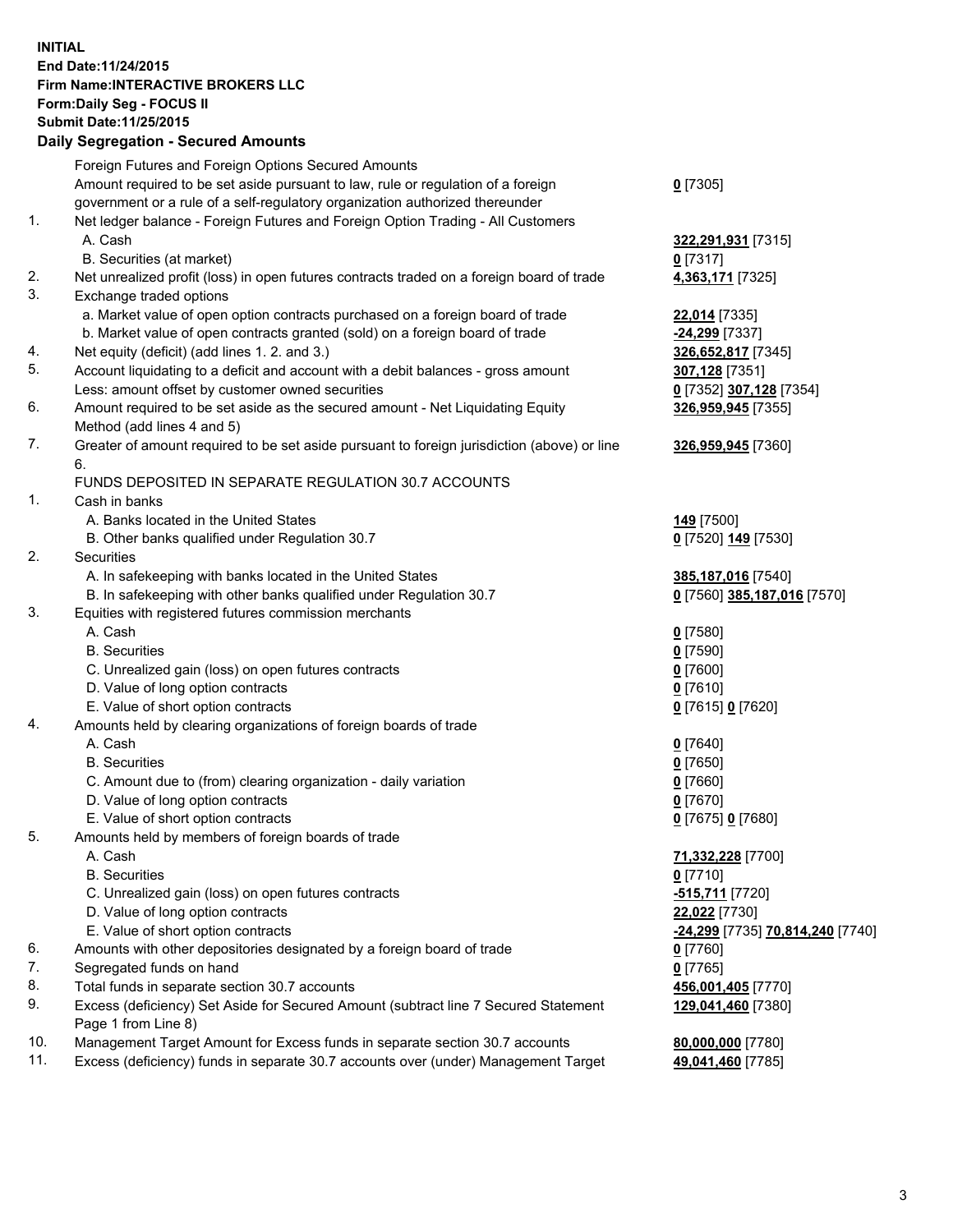**INITIAL End Date:11/24/2015 Firm Name:INTERACTIVE BROKERS LLC Form:Daily Seg - FOCUS II Submit Date:11/25/2015 Daily Segregation - Segregation Statement** SEGREGATION REQUIREMENTS(Section 4d(2) of the CEAct) 1. Net ledger balance A. Cash **2,694,772,256** [7010] B. Securities (at market) **0** [7020] 2. Net unrealized profit (loss) in open futures contracts traded on a contract market **-57,688,564** [7030] 3. Exchange traded options A. Add market value of open option contracts purchased on a contract market **75,069,827** [7032] B. Deduct market value of open option contracts granted (sold) on a contract market **-137,484,296** [7033] 4. Net equity (deficit) (add lines 1, 2 and 3) **2,574,669,223** [7040] 5. Accounts liquidating to a deficit and accounts with debit balances - gross amount **116,366** [7045] Less: amount offset by customer securities **0** [7047] **116,366** [7050] 6. Amount required to be segregated (add lines 4 and 5) **2,574,785,589** [7060] FUNDS IN SEGREGATED ACCOUNTS 7. Deposited in segregated funds bank accounts A. Cash **194,767,923** [7070] B. Securities representing investments of customers' funds (at market) **1,516,113,241** [7080] C. Securities held for particular customers or option customers in lieu of cash (at market) **0** [7090] 8. Margins on deposit with derivatives clearing organizations of contract markets A. Cash **24,901,697** [7100] B. Securities representing investments of customers' funds (at market) **1,113,076,345** [7110] C. Securities held for particular customers or option customers in lieu of cash (at market) **0** [7120] 9. Net settlement from (to) derivatives clearing organizations of contract markets **-5,018,223** [7130] 10. Exchange traded options A. Value of open long option contracts **75,041,669** [7132] B. Value of open short option contracts **-137,456,149** [7133] 11. Net equities with other FCMs A. Net liquidating equity **0** [7140] B. Securities representing investments of customers' funds (at market) **0** [7160] C. Securities held for particular customers or option customers in lieu of cash (at market) **0** [7170] 12. Segregated funds on hand **0** [7150] 13. Total amount in segregation (add lines 7 through 12) **2,781,426,503** [7180] 14. Excess (deficiency) funds in segregation (subtract line 6 from line 13) **206,640,914** [7190] 15. Management Target Amount for Excess funds in segregation **155,000,000** [7194] **51,640,914** [7198]

16. Excess (deficiency) funds in segregation over (under) Management Target Amount Excess